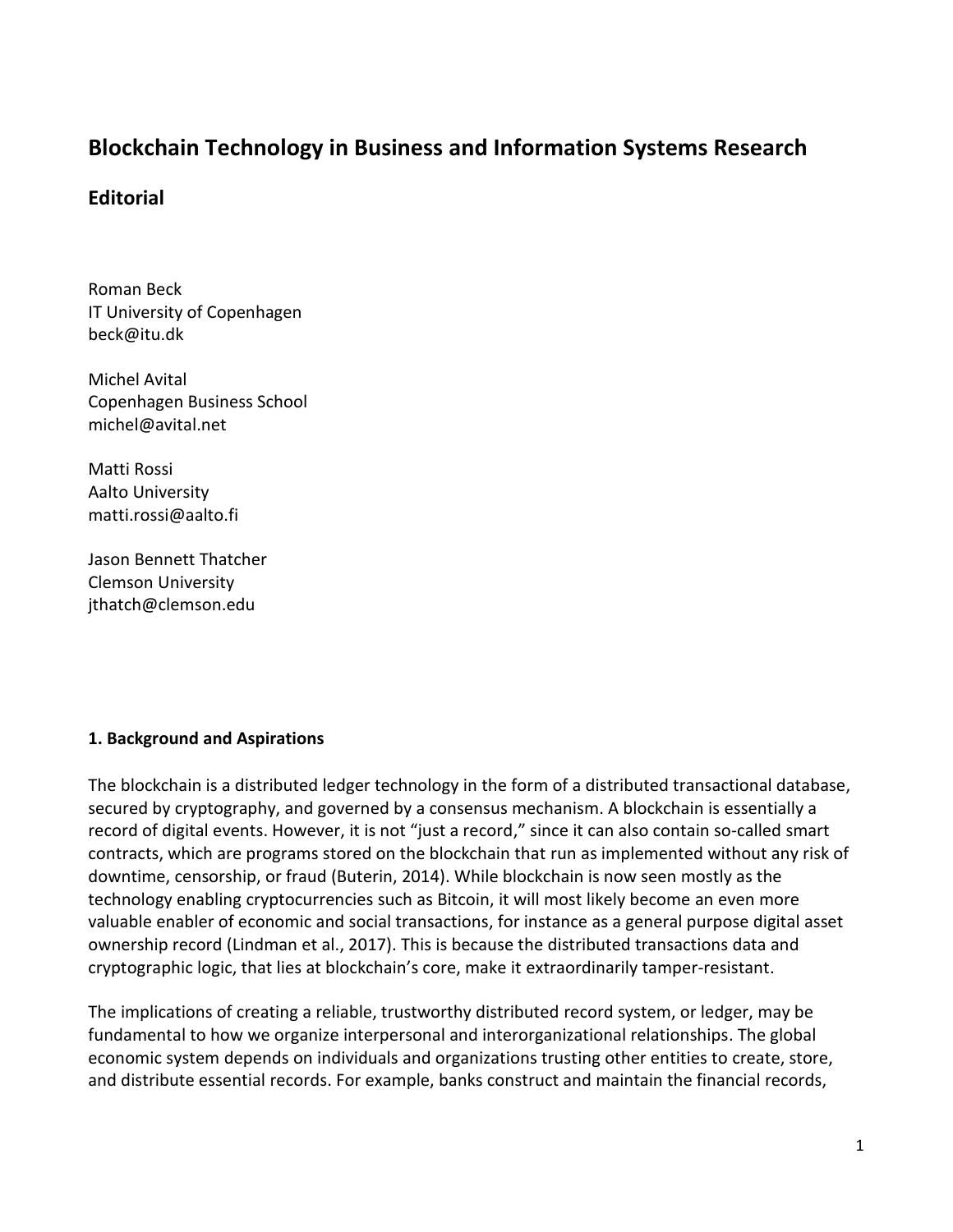hospitals construct and maintain health records, and universities construct and maintain education records. Often, records central to our health, social, or professional lives are either constructed or maintained key records by third parties. Such third-party record repositories can be vulnerable to corruption by failure in storage systems or human mischief, which could be mitigated by unbiased and incorruptible blockchain-based digital systems (Nærland et al., 2017).

The financial sector leads the way in developing blockchain applications and business models; but, companies in industries from shipping and transportation to healthcare and entertainment are actively using blockchain applications to coordinate the movement of products, facilitate the creation of e-health records, and to securely manage original entertainment content. While substantial activity exists in practice, less academic research has examined the implications of blockchain for how we organize contemporary economies, society or organizations.

In this special issue, we present early research results that investigate the positive implications of blockchain for modern organizations, specifically in the financial services industry or to manage physical asset ownership. However, the range of potential blockchain applications goes further to cover a multitude of business and social arrangements from tracking shipping containers and pharmaceuticals to recording gambling winnings and marriages based on smart contracts embedded in blockchain applications<sup>1</sup>.

## **2. The Special Issue**

This BISE special issue was conceived during the first-ever summer school on blockchain<sup>2</sup> that was organized in Copenhagen in summer 2016 and refined based on the results of a panel on the blockchain in Information Systems (IS) research at the International Conference on Information Systems in Dublin (Avital et al., 2016). We envisaged the special issue as an outlet for emergent papers on blockchain and distributed ledger technology. The call for papers invited both conceptual and empirical studies, including design science research papers and demonstrations of technology in use.

Five out of the 15 articles that were submitted to the special issue were accepted after an accelerated review process. The papers represent the collaborative work among authors, reviewers, and editors. We are grateful to all those involved for their respective efforts and contributions.

The first paper, "A Blockchain Research Framework: What we (don't) know, where we go from here, and how we will get there" by Marten Risius and Kai Spohrer presents a blockchain research framework that structures insights of current research, outline present research scope, including

l

<sup>1</sup> http://www.coindesk.com/prenup-ethereum-marriage-obligations/

<sup>2</sup> http://ebccenter.eu/summer-school/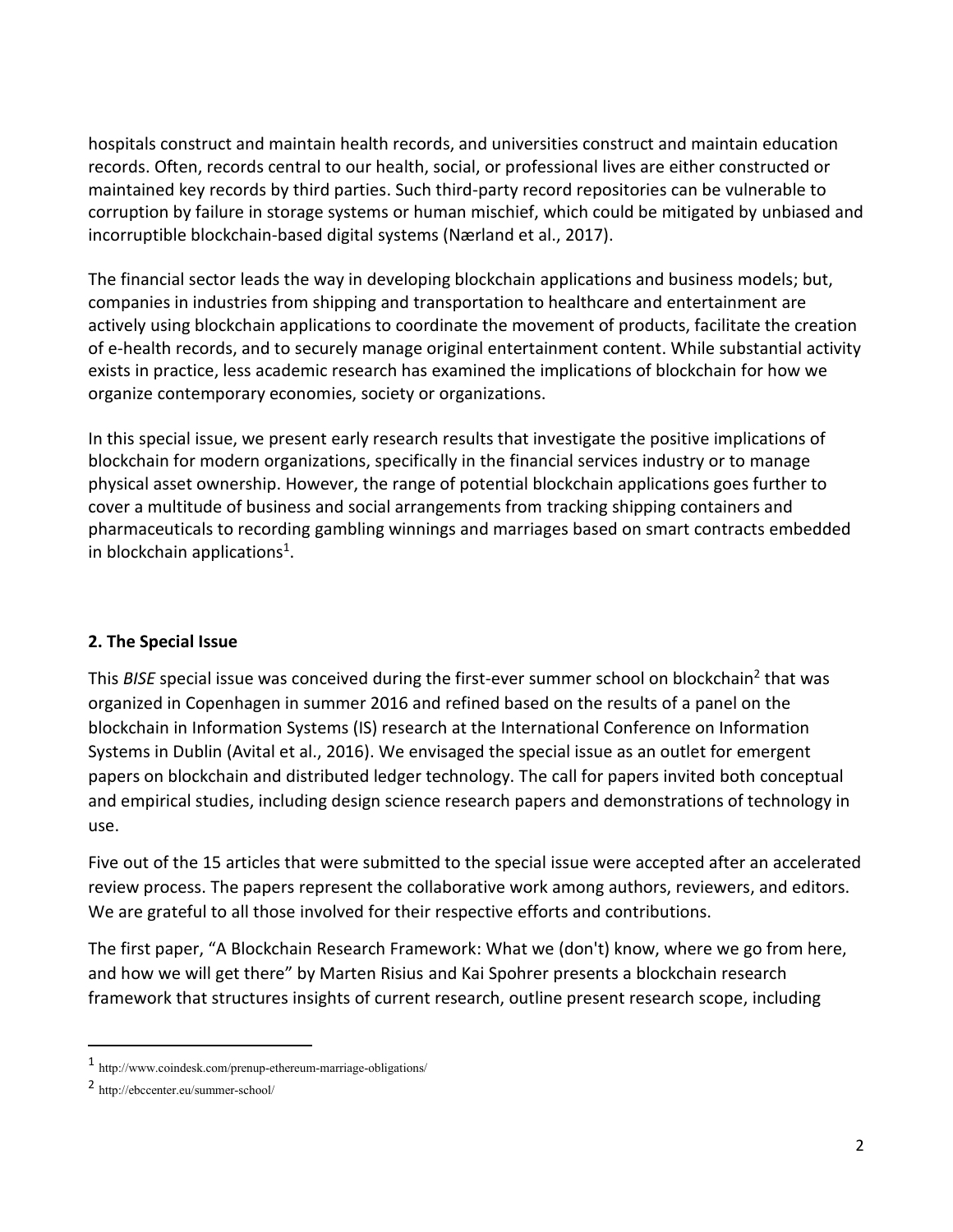overlooked topics, and sketches out interdisciplinary research approaches. The paper also offers a systematic survey of IS literature to present an overview where current blockchain research in information systems stands.

The second paper, "KYC Optimization Using Distributed Ledger Technology" by Omri Ross and José Parra Moyano proposes a blockchain based approach to solving know-your-customer (KYC) problems of banks. This idea of using a single KYC verification for multiple financial institutions is an elegant and effective solution for an expensive burden for banks. It provides an easily verifiable audit trail and thus enables better transparency for the process. This suggested approach can benefit both financial institutions as well as the customers.

The third paper, "Towards Trading Real-world Assets on Blockchain: An Application of Trust-free Transaction Systems for the Market of Used Cars", by Benedikt Notheisen, Jacob Benjamin Cholewa, and Arun Prasad Shanmugam describes a proof-of-concept prototype for trading used cars, implemented in a design research approach. The market for used cars is an interesting domain, since the promised blockchain-based "record of vehicle history to market participants, authorities, and other third parties" is a useful application of blockchain technology that helps to mitigate the information imbalance problem. Used cars are a prime example of a good that evolves (or disintegrates) over time and where it is of vital importance to be able to track the history of the asset and its ownership over time. Furthermore, this kind of record can help fighting insurance fraud and scrapping of stolen cars for parts.

The fourth paper, "A Blockchain Based Approach towards Overcoming Financial Fraud in Public Sector Services" by Hissu Hyvärinen,Marten Risius, and Gustav Friis presents a blockchain based solution for overcoming tax fraud in cross-border payments of dividends. They propose a solution, where a blockchain keeps track of where and when taxes have been paid to on the one hand avoid double taxation and on the other hand to avoid tax evasion.

The fifth paper, "Automated Execution of Financial Contracts on Blockchains" by Benjamin Egelund-Müller, Martin Elsman, Fritz Henglein, and Omri Ross, presents a domain-specific modeling language based approach for financial contracts. The language allows for the specification of complex rules and their automated execution and checking. The paper presents a demonstration of how this can be implemented on the Ethereum blockchain.

As a whole, the papers provide a state of the art snapshot of the blockchain research and present a portfolio of nascent blockchain applications that illustrate the technology's potential. As the use cases in this special issue show, blockchain promises to make asset transactions and ownership much more transparent and easier to track over time. We believe that these are just harbingers of the future of the technology.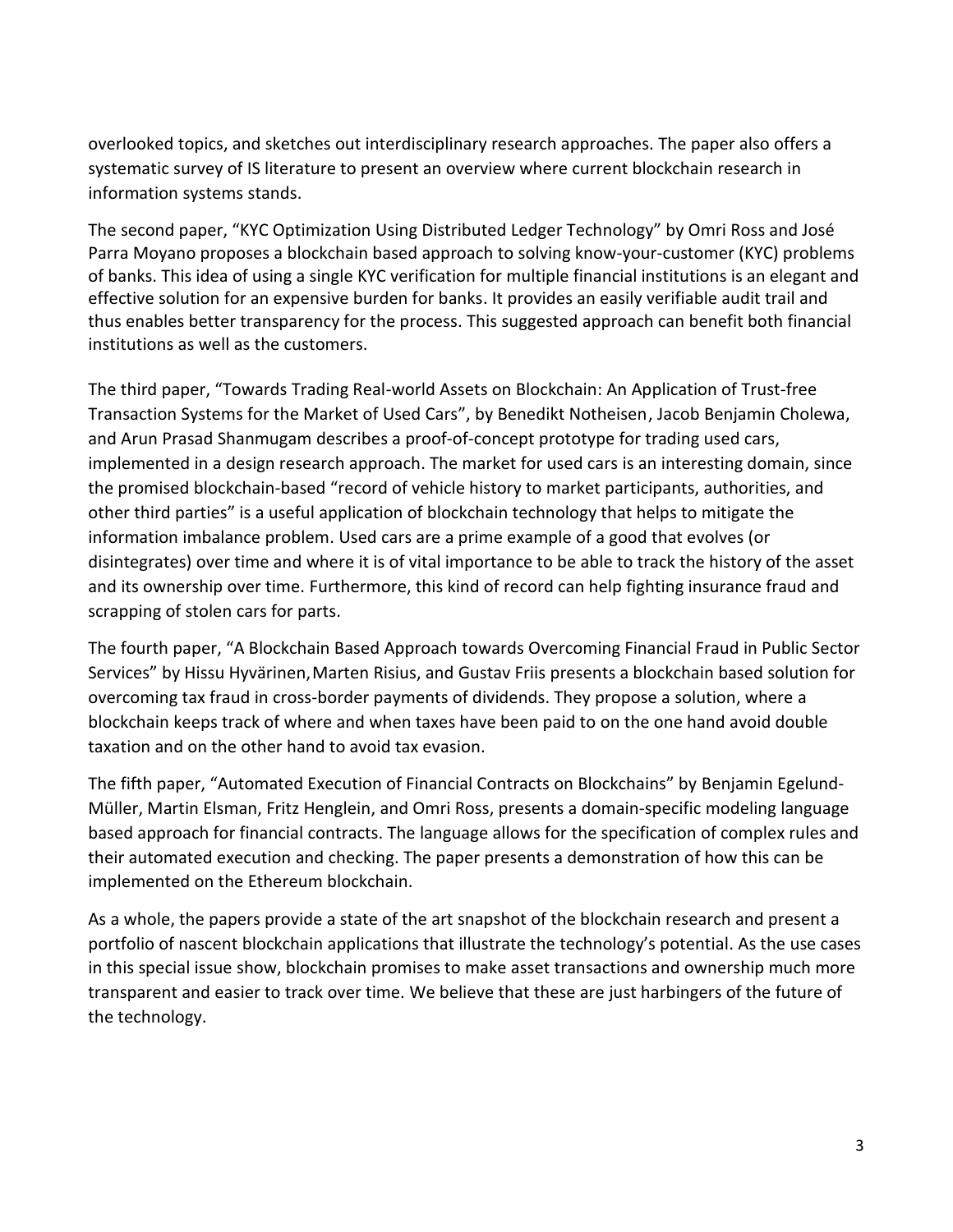## **3. The Future of Blockchain in IS Research**

If the blockchain lives up to its promised potential, it will deliver to the digital world a new level of objectivity and trust that even known reputable trustees will not be able to match. In other words, it could provide a decentralized global information infrastructure in which no one is in full control, no one has absolute power, and no one can distort or lie about past or current events.

Early technical research on blockchain, suggests that realizing this vision of a decentralized information sharing is possible, as suggested by the first article of this special issue, which echoes technical research in the area (see Yli-Huumo et al. 2016). Perhaps, due to the promise of this nascent vision, researchers and practitioners are jumping on the blockchain bandwagon with some revolutionaries trying to realize a vision of a decentralized brave new world characterized by cryptocurrencies, post-national economic institutions, and truly global data repositories, while existing embedded in the current socio-economic infrastructure have geared up to fight back and defend their turf, by contributing to the development of new public and private blockchain applications in industries such as financial services, supply chain management and more.

Hence, there remain many avenues for IS research, particularly sociotechnical research, on the development and implications of the blockchain for individuals, organizations, and society. Because most of the extant research focuses on platform features and use cases, there is a real need for the field to introspect on the societal implications of the technology and changes brought by the use cases to incumbent business models. The following is a short list of potential topics for further research based on the articles in this special issue and existing conceptual work on blockchain research (Avital et al. 2016, Beck et al., 2016, Lindman et al., 2017).

- New business models and disruption of prevailing models caused by blockchain
- New payment and smart contract platforms
- New types of implementations of trust for better scaling and energy efficiency
- Technical, societal and environmental sustainability of blockchain applications
- Transformation of old currencies to digital currencies
- Standards and interfaces related to blockchain
- Organizational implications of blockchain and distributed ledgers
- Novel approaches to development of blockchain applications
- Actors, such as new intermediaries, in blockchain value chains
- Blockchain developers and communities
- Relationship and interplay of open source and blockchain technology
- Internet of Things applications of blockchain
- Legal issues with smart contracts and blockchain platforms
- Challenges of implementing business logic in smart contracts
- Limits of blockchain applications in large distributed transaction systems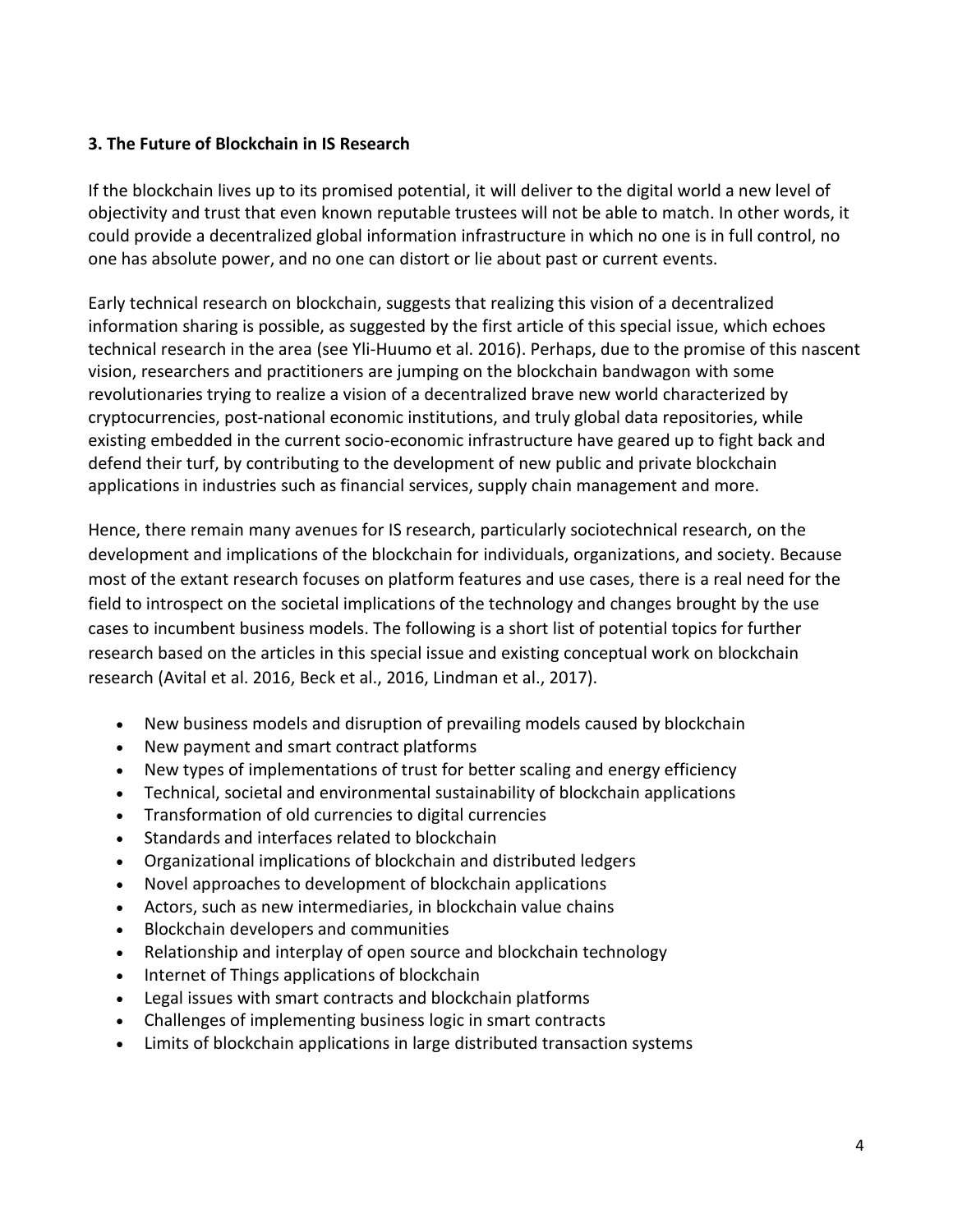Blockchain evangelists and developers have been criticized for expressing overly optimistic views that feel heavy with technological determinism. Instead of liberating society from costly third parties and providing a better control of individuals over their private record, critics argue that blockchain technology may end up limiting our freedom to make decisions by forging uncontrollable immutable record trails that cannot be amended or purged. One could envision a dystopian future where, because every event is recorded with precision, actors may lack the freedom to reinterpret events or change their views, essential elements necessary to overcome differences of opinion in human relationships. In such circumstances, the infusion of blockchain technology may have undesirable economic, social, and ecological effects that are unprecedented.

Therefore, we believe that a more critical perspectives on blockchain are necessary. For example, we urge further research on mitigating the risks of blockchain and on the unintended consequences of the technology, including its long-term as well as secondary and tertiary effects. We also call for further research on the effects of blockchain technology on established markets and the livelihood of communities that are dependent on these markets. For example, will blockchain disrupt markets, where socially negotiated value, human capital, and less quantifiable aspects of economies provide the essential lubricant necessary to complete transactions and build relationships. Further, there is a need to understand the ecological implications of powering an expanding network of compute ability required to sustain blockchains. For example, mining bitcoins requires a surprising and ever-growing amount of energy (Vranken 2017). Subsequently, we see a need to study the potential effects of the technology on the distribution of wealth, prevailing social arrangements, and geopolitical balance.

#### **4. Conclusions**

The special issue assembles the first batch of IS research papers on blockchain technology. We believe that the research portfolio provides a springboard for aspiring IS researchers to start new research on the topic. The various examples of the use of blockchain in different industries demonstrate the broad applicability of the technology. It is clear that the technology holds great potential for facilitating complex financial transactions and cross-border money transfers. Furthermore, the possibilities of distributed ledgers that track ownership of different kinds of assets will become very valuable in the future as the blockchain standards and infrastructure have developed and matured. There is already now great interest in tracking real-world assets in international shipping, where the needs of traders, shippers, financiers, insurers, and regulators can be met through this technology. Now, as the blockchain technology and platforms are making headway into business and society, it is a great time to start IS research programs on the implications and possibilities of this groundbreaking technology.

#### **References**